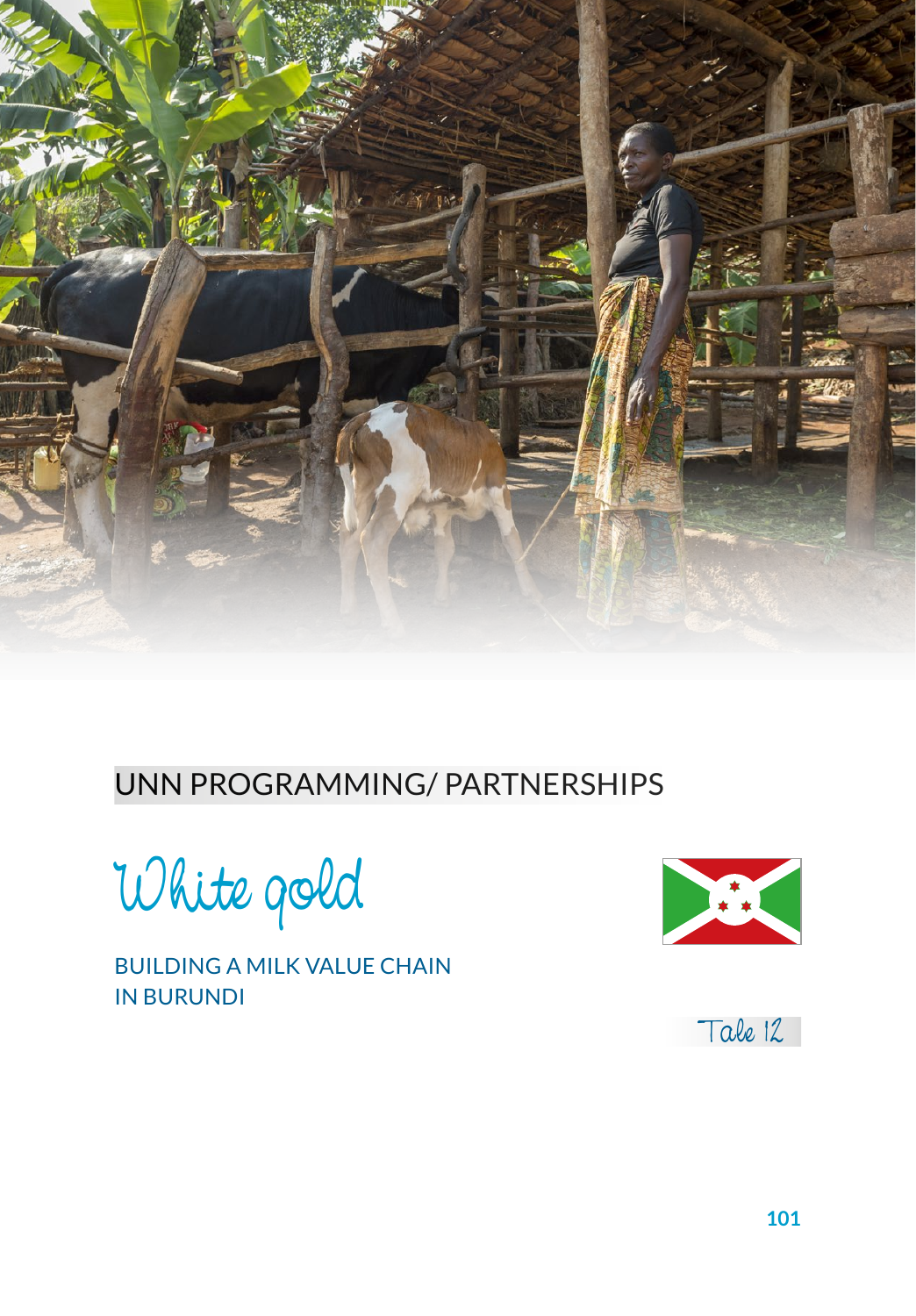network of community engagement has been growing in the western part<br>of Burundi since 2015.<sup>48</sup> It starts with a gift of a pregnant cow, given to a<br>rural farmer, one of 3,000 who will then pass on the calf to another farme network of community engagement has been growing in the western part L of Burundi since  $2015^{48}$  It starts with a gift of a pregnant cow, given to a  $\sqrt{\ }$ rural farmer, one of 3,000 who will then pass on the calf to another farmer. that has extended into many facets of life with benefits, from more nutritious school feeding to family planning support to increased trade opportunities. What happened in Burundi was the result of joint efforts involving several United Nations agencies — the International Fund for Agricultural Development (IFAD), the Food and Agriculture Organization of the United Nations (FAO), the United Nations Population Fund (UNFPA) and the World Food Programme (WFP) — as well as public-private partnerships. Not only is it a story about people working together across sectors and stakeholder groups, it is also a story of human ingenuity that found a way to thrive despite severe limitations.

### 'A forgotten crisis'

In 2015, Burundi faced a daunting number of nutrition, environmental,<br>
<sup>1</sup> a forgotten crisis' because of high levels of food insecurity, climate<br>
change factors and human rights abuses<sup>49</sup> Burundi is ranked 185<sup>th</sup> out of economic and political challenges. The media has called the situation 'a forgotten crisis' because of high levels of food insecurity, climate change factors and human rights abuses.<sup>49</sup> Burundi is ranked 185<sup>th</sup> out of 189 countries on the 2018 Human Development Index, $50$  and its poverty rate is extremely high at over 70 percent.<sup>51</sup> Limited agricultural production,

<sup>48</sup> IFAD. 2015. *Adaptation for Smallholder Agriculture Programme (ASAP) Burundi Fact Sheet.* Rome. Available at https://www.ifad.org/en/web/knowledge/publication/asset/39572144.

<sup>49</sup> Nantulya, P. 2019. *Burundi, the Forgotten Crisis, Still Burns.* Africa Center for Strategic Studies. Washington D.C. Available at https://africacenter.org/spotlight/burundi-the-forgotten-crisis-still-burns/.

<sup>50</sup> UNDP. 2018. *Human Development Indices and Indicators: 2018 Statistical Update.* New York. Available at http:// hdr.undp.org/sites/default/files/2018\_human\_development\_statistical\_update.pdf.

<sup>51</sup> World Bank Group. 2018. *Republic of Burundi: Addressing fragility and demographic challenges to reduce poverty and boost sustainable growth systematic country diagnostic.* Available at [http://documents1.worldbank.org/curated/](http://documents1.worldbank.org/curated/en/655671529960055982/pdf/Burundi-SCD-final-06212018.pdf) [en/655671529960055982/pdf/Burundi-SCD-final-06212018.pdf](http://documents1.worldbank.org/curated/en/655671529960055982/pdf/Burundi-SCD-final-06212018.pdf).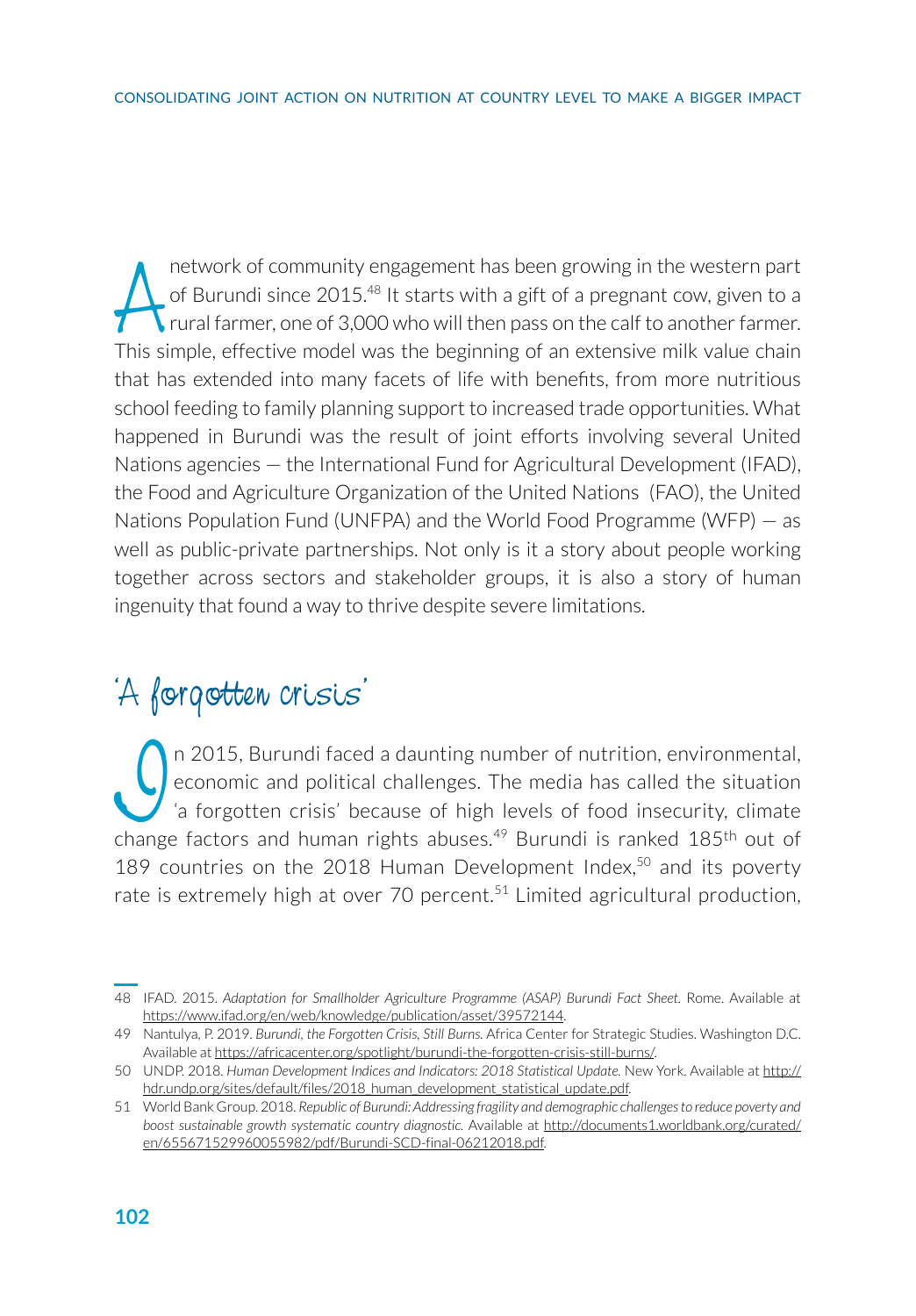excessive rains, floods and drought are additional factors that Burundi faces. Conflict has reigned in the country except for the period between 2005 and 2015. When the European Union withdrew 50–60 percent of its funding in 2015, the private sector followed suit, alarmed by political instability.<sup>52</sup> This was the same year that the exodus began, with over 400,000 refugees and asylum seekers fleeing to Tanzania, the Democratic Republic of the Congo (DRC) and Uganda. $53$ 

From a nutritional lens, Burundi's child stunting prevalence is the second highest of all countries included in the 2019 Global Hunger Index.<sup>54</sup> Over 5 percent of children in Burundi experience wasting and 6.1 percent die before the age of five. Virginia Villar Arribas, WFP Country Director, began her post in 2015. She pointed to several 'layers', or situational factors, that account for the high levels of stunting. Food production is low. If you divide the amount of food available in Burundi by the amount of people, there are only 55–100 days of food per person per year. Affordability is another issue, as 67 percent of the population cannot afford to buy nutritious food.<sup>55</sup>

"These long-standing problems challenge the country's development," she reflects. The milk value chain was designed to target each of these areas by increasing awareness about the importance of better nutrition and augmenting food supply simultaneously with income, so that families have increased buying power.

<sup>52</sup> Interview with Virginia Villar Arribas, WFP Country Director. 4 June 2020.

<sup>53</sup> UN News Center. 2018. *Without urgent funding, Burundi risks becoming a 'forgotten crisis' – UN refugee agency.* Available at https://refugeesmigrants.un.org/without-urgent-funding-burundi-risks-becoming-%E2%80%98forgottencrisis%E2%80%99-%E2%80%93-un-refugee-agency.

<sup>54</sup> Concern & Welthungerhilfe. 2019. *Global Hunger Index 2019: Burundi.* Available at [https://www.globalhungerindex.](https://www.globalhungerindex.org/pdf/en/2019/Burundi.pdf) [org/pdf/en/2019/Burundi.pdf.](https://www.globalhungerindex.org/pdf/en/2019/Burundi.pdf)

<sup>55</sup> Interview with Virginia Villar Arribas, WFP Country Director. 4 June 2020.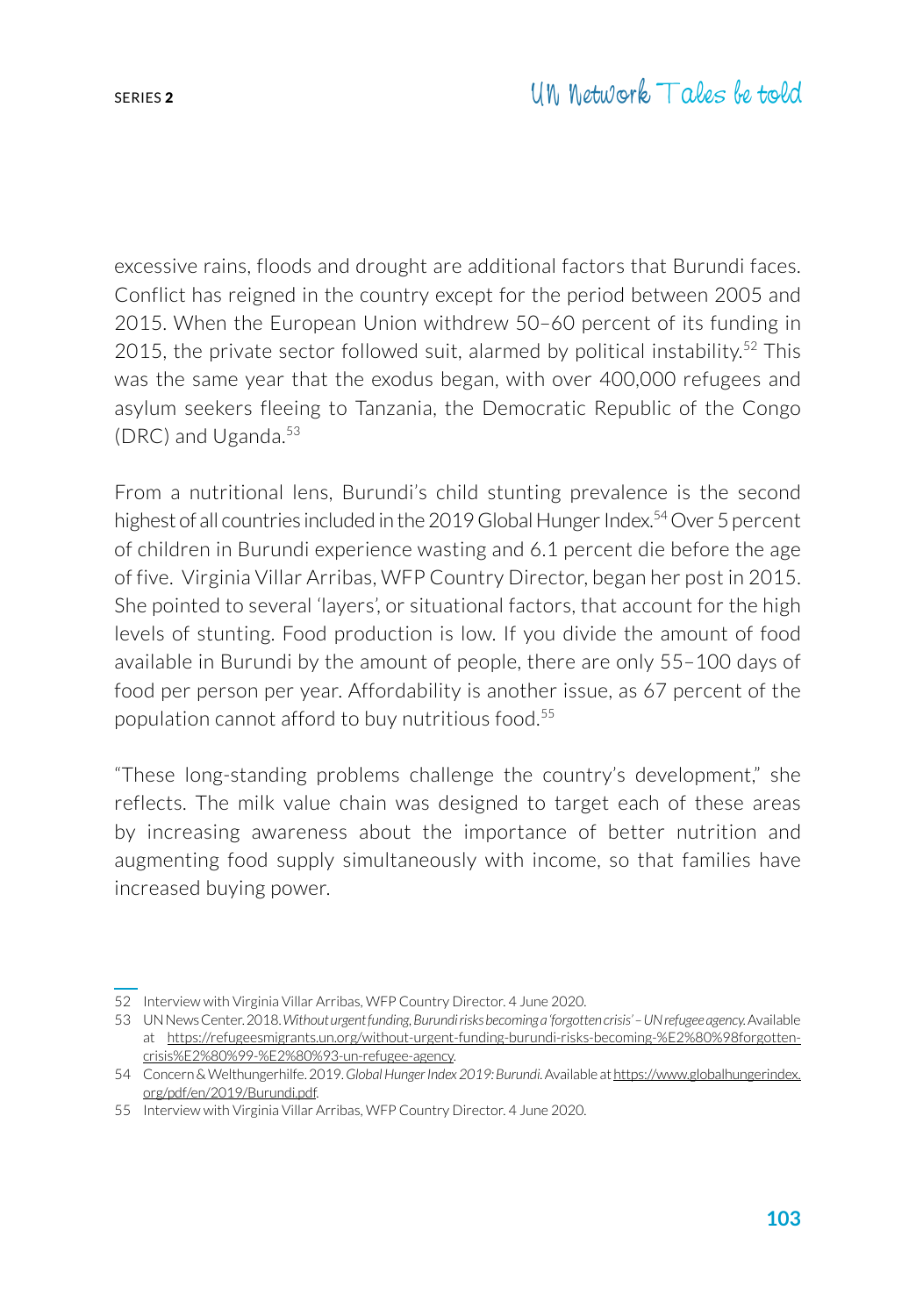

### First steps

The milk value chain begins with enriched animal fodder to improve<br>the quality and quantity of cow milk. Provided by FAO, the feed<br>was developed in response to community members' needs. The<br>second link in the 'chain of com the quality and quantity of cow milk. Provided by FAO, the feed was developed in response to community members' needs. The second link in the 'chain of community solidarity' is the cow, often pregnant, given to a rural farmer who qualifies for the programme. The milk produced from the cow is then brought to a local milk collection center, a cooperative, whose formation was supported by IFAD. By 2016, twelve cooperatives were collecting milk in Gitega.<sup>56</sup>

<sup>56</sup> Kanova, L., Pronesti, N., Blankman, J, & Sebushahu, T. 2018. *Mission Report: Joint RBA visit to Burundi, 5–9 November 2018*. FAO, IFAD and WFP. Rome.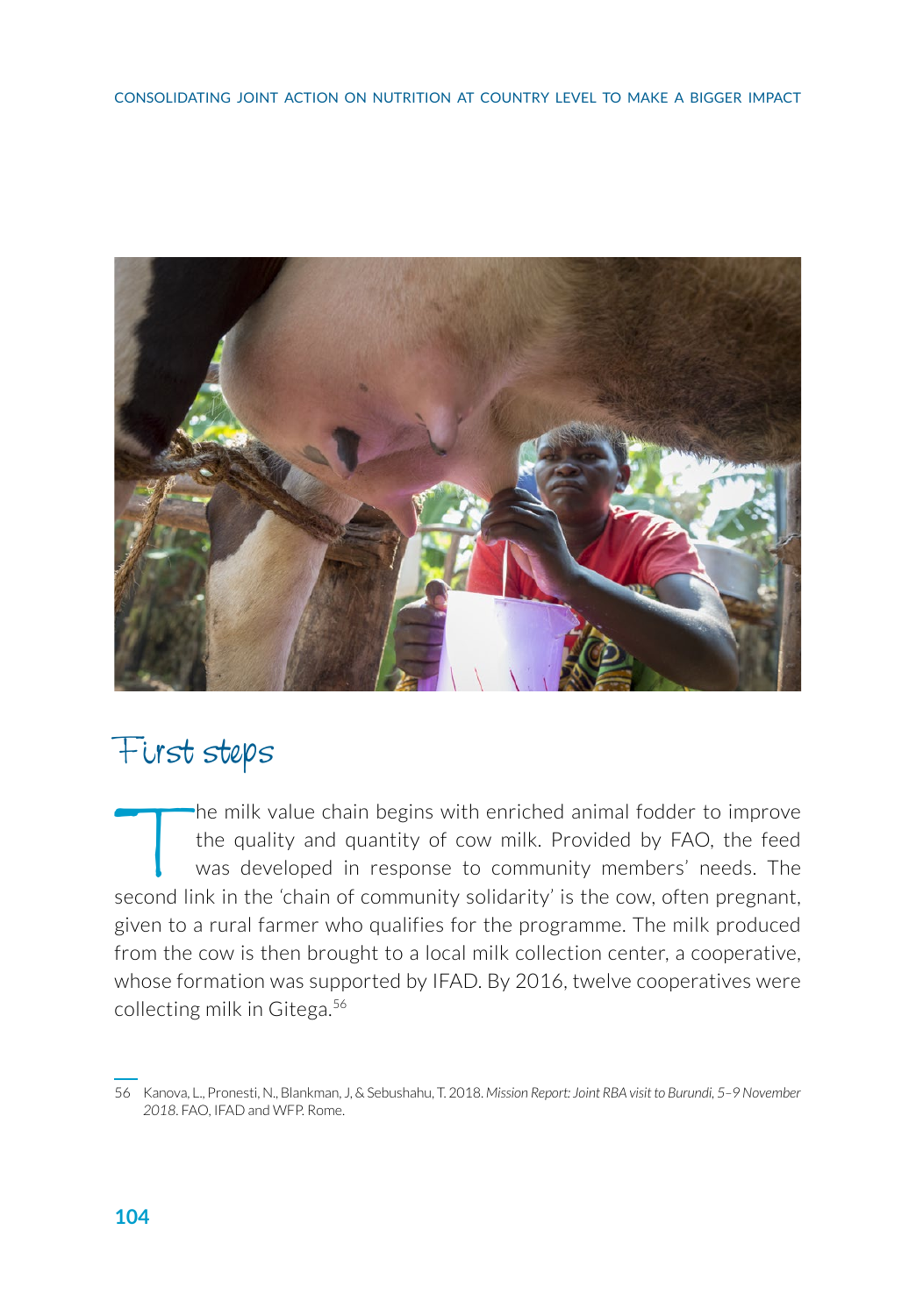From there, milk is transported to The Modern Dairy, the country's single plant to sterilize the milk at ultra-high temperature (UHT). The long-life milk is then stored in Tetra Paks, impermeable paper containers that do not require refrigeration. Funding from the Netherlands focused on the factory itself, while WFP provided capacity building, from training farmers who milked the cows to the cooperative staff who collected the milk and transported it to the factory, to the workers who completed the final steps of testing and packaging.

The next question concerned the market. Consumers had limited buying power, scarce refrigerators and no cold chain to transport the milk. Instead of milking, some farmers killed their cows for meat, an outcome that threatened to stop the economic potential of the programme in its tracks.

## School feeding

The milk production increased, demand had to keep pace. WFP<br>bought and supplied 420,000 liters of milk to nearly 37,000 school<br>children in 2017 and 2018. One in four children in Burundi are fed<br>at school a total of 631,000 bought and supplied 420,000 liters of milk to nearly 37,000 school children in 2017 and 2018. One in four children in Burundi are fed at school, a total of 631,000 children. In rural areas, milk has not been widely available. Sensitization about its nutritional benefits, such as protein, calcium, B vitamins, potassium and vitamin D took place through the schools, with teachers and parents participating.

Liliane Bigayimpunzi oversaw the school feeding programme for WFP from 2007–2018. Children in 400+ schools were given milk three days per week, which supplemented the maize, beans and vegetables that are fed to the children for lunch. School gardens, jointly supported by the Ministry of the Environment, Agriculture and Livestock with WFP, were one aspect, where children helped to grow crops such as carrots, cabbage and onions; they were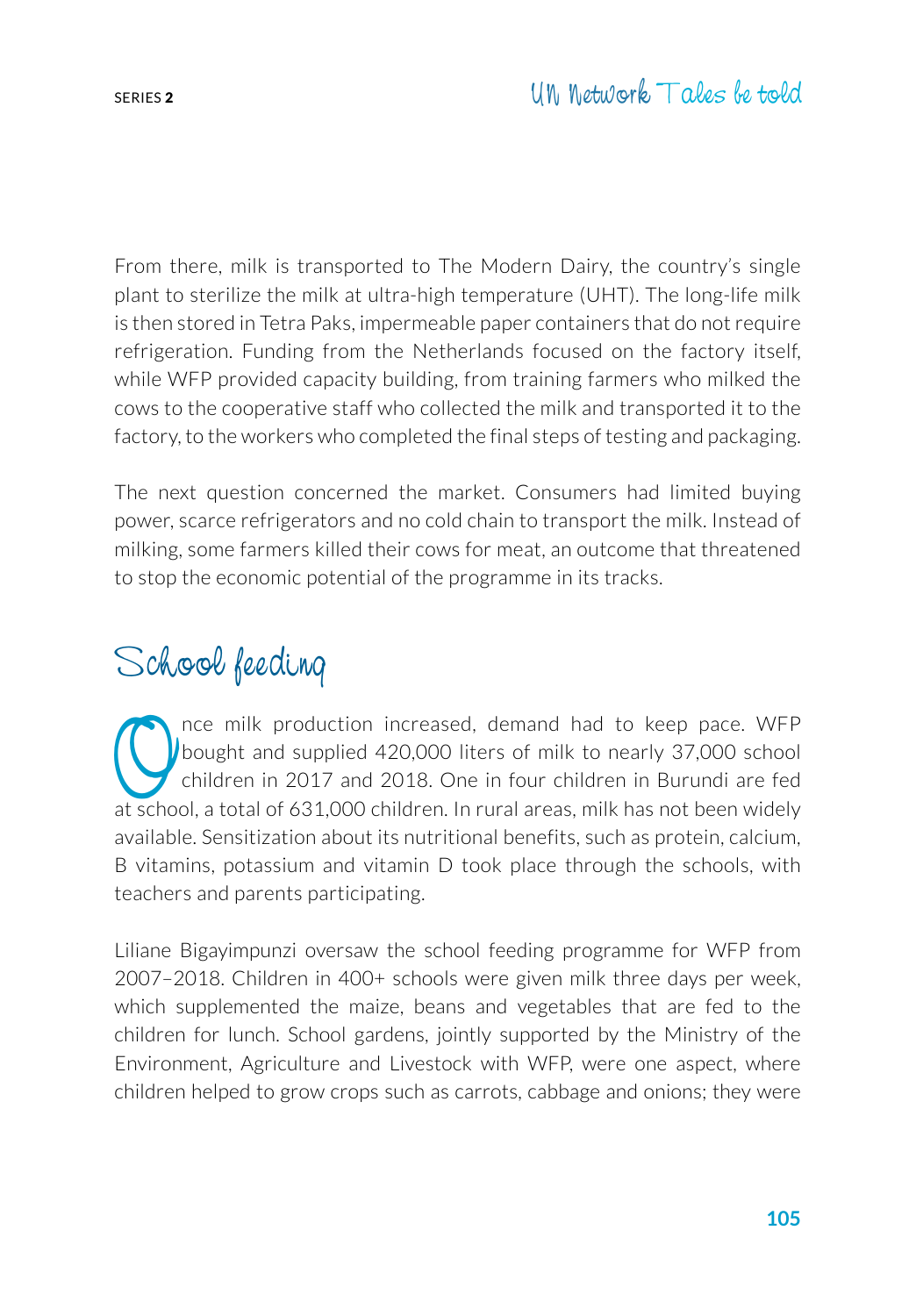also given seeds to take home and plant, another measure supported by FAO. Furthermore, nutrition was included as part of the life skills course in the school curriculum.

While milk in schools may not address stunting directly as it reaches children after they are two years old, it helps to shape eating habits that spill over into family life and the wider community. "Children who drink milk at school go home and demand it from their parents, who will then give it to all the siblings," Virginia explains. In this way, "children can change the downward spiral of malnutrition and redirect it upwards."

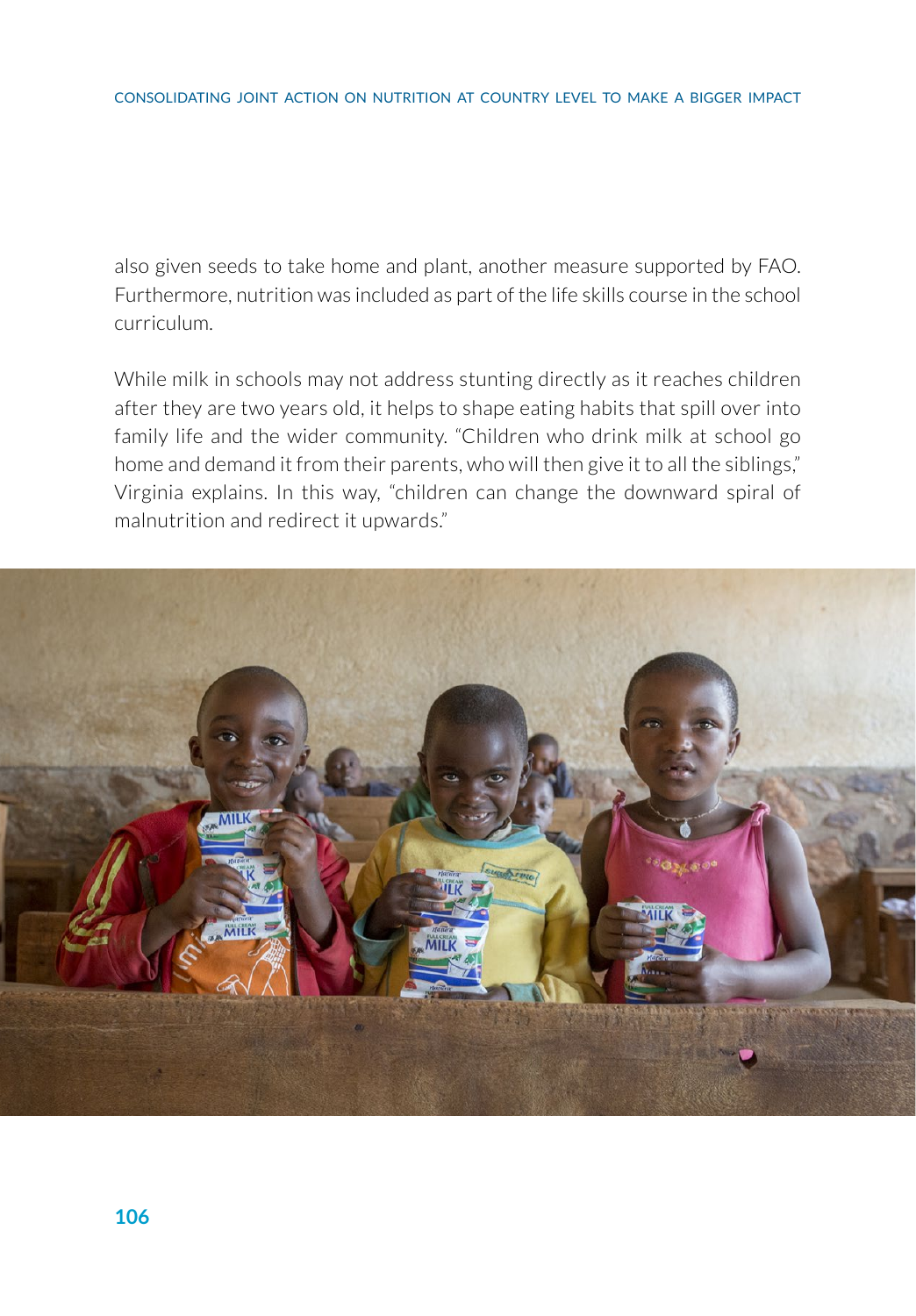### Nutrition-specific and sensitive interventions

The milk value chain is nutrition-specific because it addresses<br>immediate causes of malnutrition, such as nutrient intake and<br>disease. As highlighted above, the programme has improved food<br>security and dietary diversity: s immediate causes of malnutrition, such as nutrient intake and disease. As highlighted above, the programme has improved food security and dietary diversity; strengthened the food value-chain through partnership; and promoted positive nutritional behaviour change in the community. Milk production has increased from 840,000 litres in 2016 to 1.2 million litres in 2018.

The milk value chain is nutrition-sensitive in that it tackles the underlying determinants of malnutrition, such as food insecurity, limited access to health services and a poor hygienic environment as well as basic causes, such as poverty, gender inequalities, low educational attainment and more. Impact assessments carried out by WFP show that between 2014 and 2016, 3,000 new jobs were created in the targeted rural areas. The benefit of more robust markets meant that farmers' revenue increased from US\$400 to US\$650 per year. In addition, the project has helped to develop the private sector and reduced milk importation from other countries, mitigating the loss of hard currency.

Family planning is yet another piece of the puzzle. WFP and UNFPA are collaborating with schools and health centers to educate young girls and women about delaying pregnancy for both nutritional and economic reasons. While UNFPA is not formally part of the project, its engagement in Burundi's nutrition scene has intensified following its decision to join the UN Network (UNN) in 2018 in pursuit of common goals.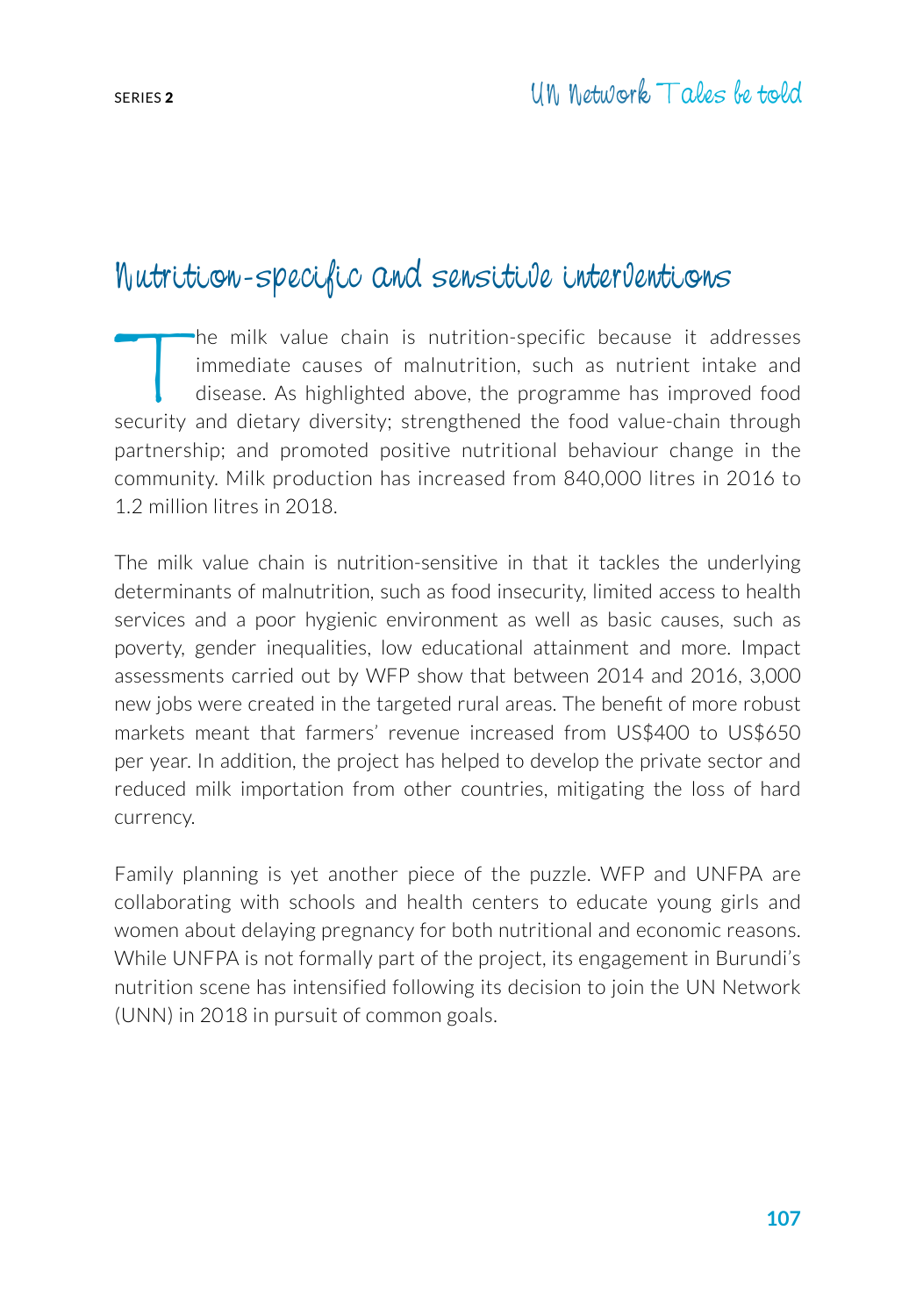# Sustainability and expansion

The milk value chain continues to benefit farmers, families, traders,<br>merchants, drivers and staff that run the cooperatives where milk is<br>collected. With 630,434 cows provided since the start, the project<br>s now integrated merchants, drivers and staff that run the cooperatives where milk is collected. With 630,434 cows provided since the start, the project is now integrated into the economy and supported by government ministries, such as the Environment, Agriculture and Livestock, Public Health, Finance, Trade and Good Governance.

Currently, funding for the school feeding programme is provided by the government itself. While nearly 300,000 litres of milk were purchased by WFP in 2017 and 2018, their contribution represents only 12 percent of the factory's annual sales today, versus 80 percent in past years. There are also other signs of growth. The original twelve milk cooperatives, or collection centers, have expanded to 54. The government runs a citizen association, called *fin-lait* to negotiate prices of milk. As the quality of milk has improved, new opportunities have presented themselves. Burundi now exports milk to neighbouring Tanzania.

The private sector in this chain is more than a contributor; it is a key player. Transport companies, Tetra Pak producers, merchants, truck drivers and agricultural workers are some of the businesses and jobs created as a result of this project. The Modern Dairy of Burundi is giving back to the community and has identified future activities that will strengthen ongoing collaboration, such as campaigns with over 4,000 women to raise awareness regarding the nutritional value of milk.

Going forward, several United Nations agencies are exploring how to scale up with the private sector. Possible opportunities include opening more milk processing factories (there is still only one in the country) and diversifying